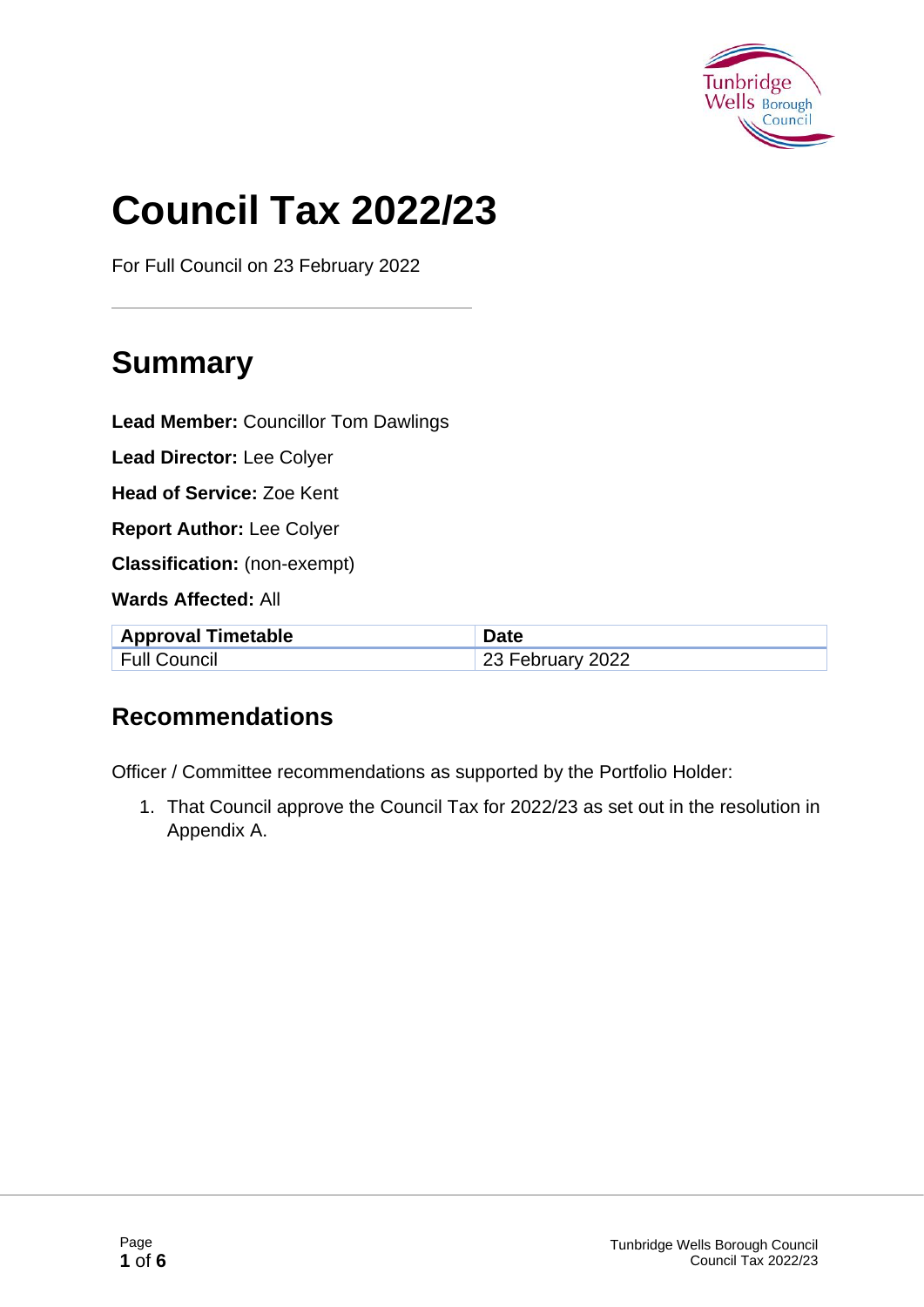

### **1. Purpose of Report and Executive Summary**

- 1.1 The purpose of this report is to enable the Council to calculate the Council Tax for 2022/23.
- 1.2 If the 2022/23 Budget report elsewhere on this agenda is agreed then the Borough Council's relevant basic amount of Council Tax for 2022/23 will be £193.75, an increase of £5.00 (2.65 per cent) on the rate for 2021/22.

Members are reminded that Section 106 of the Local Government Finance Act 1992 applies to any meeting where consideration is given to matters relating to, or which might affect, the calculation of Council Tax.

Any Member of a Local Authority, who is liable to pay Council Tax, and who has any unpaid Council Tax amount overdue for at least two months, even if there is an arrangement to pay off the arrears, must declare the fact that he/she is in arrears and must not cast their vote on anything related to the Council's Budget or Council Tax.

Members are reminded of their obligation to have regard to the Chief Financial Officer's report and the importance of the Council setting a budget as failure to do so will have legal, financial, and reputational consequences for the Council.

### **2. Introduction and Background**

- 2.1 The Localism Act 2011 made significant changes to the Local Government Finance Act 1992, and now requires the billing authority to calculate a council tax requirement for the year, not just its budget requirement as previously.
- 2.2 Since the Cabinet meeting on 10 February 2022 the precept levels of other precepting bodies have been received. These are detailed below.

#### **Town and Parish Councils**

2.3 The Town and Parish Council Precepts for 2022/23 are detailed in Appendix B and total £2,987,158. The increase in average Band D Council Tax for Town and Parish Councils is 4.9 per cent and results in an average Band D Council Tax figure of £112.60 for 2022/23.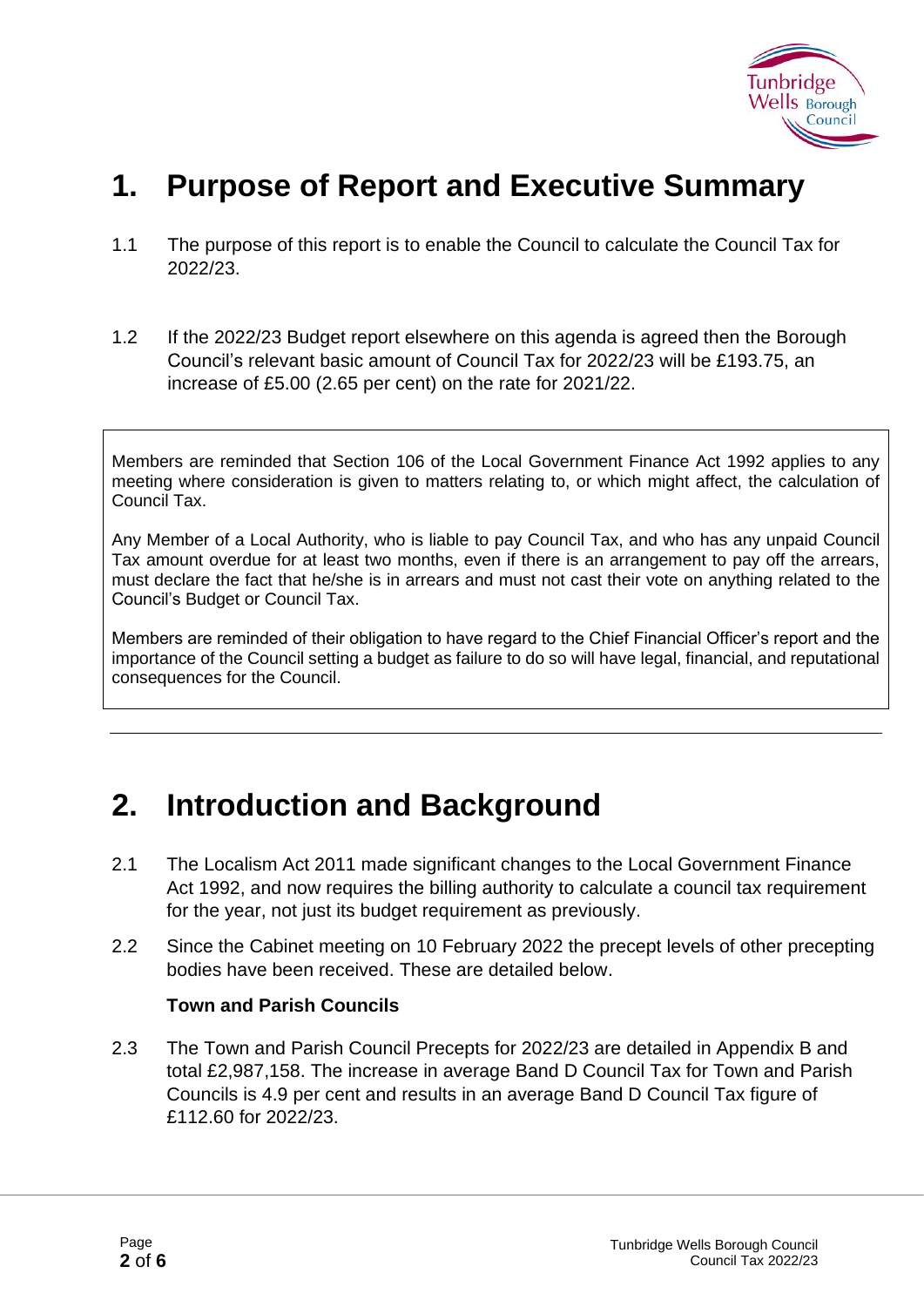#### **Kent County Council**

2.4 Kent County Council met on 10 February 2022 and set their precept at £67.918 million, adjusted by a Collection Fund surplus of £829,625. This results in a Band D Council Tax of £1,461.24, a 2.99 per cent increase on the rate for 2021/22.

#### **Kent Police and Crime Commissioner**

2.5 Kent and Medway Police and Crime Panel met on 2 February 2022 and set their precept at £10.604 million, adjusted by a Collection Fund surplus of £129,415. This results in a Band D Council Tax of £228.15 an increase of £10 (4.6 per cent) on the rate for 2021/22

#### **Kent Fire and Rescue Service**

2.6 Kent Fire and Rescue Service met on 18 February 2022 and set their precept at £3.828 million, adjusted by a Collection Fund surplus of £46,315. This results in a Band D Council Tax of £82.35, a 1.9 per cent increase on the rate for 2021/22.

#### **Council Tax Summary**

2.7 If the formal Council Tax Resolution at Appendix A is approved, the relevant budget or precept will be divided by the taxbase. The resulting basic amount of Council Tax at Band D will be as follows (Note: For TWBC this statutory calculation is an average charge across the Borough):

|                                                     | 2021/22  | 2022/23  | <b>Increase</b> |
|-----------------------------------------------------|----------|----------|-----------------|
|                                                     | £        | £        | %               |
| <b>General Expenses</b>                             | 134.23   | 137.83   |                 |
| Special Expenses - average if charged to all        | 54.52    | 55.92    |                 |
| <b>Total Tunbridge Wells Borough Council</b>        | 188.75   | 193.75   | 2.6             |
| <b>KCC excluding Social Care levy</b>               | 1,259.64 | 1,287.99 |                 |
| <b>KCC Social Care levy</b>                         | 159.12   | 173.25   |                 |
| <b>Total Kent County Council</b>                    | 1,418.76 | 1,461.24 | 3.0             |
| Kent Police and Crime Commissioner                  | 218.15   | 228.15   | 4.6             |
| Kent Fire and Rescue Service                        | 80.82    | 82.35    | 1.9             |
| Town and Parish Council - average if charged to all | 61.25    | 64.27    | 4.9             |
| <b>Average Band D Council Tax for the Borough</b>   | 1,967.73 | 2,029.76 | 3.2             |

### **3. Options Considered**

3.1 Whilst alternatives to the composition of the budget can be considered there are no alternatives to the Council Tax setting process available within the Council's statutory powers.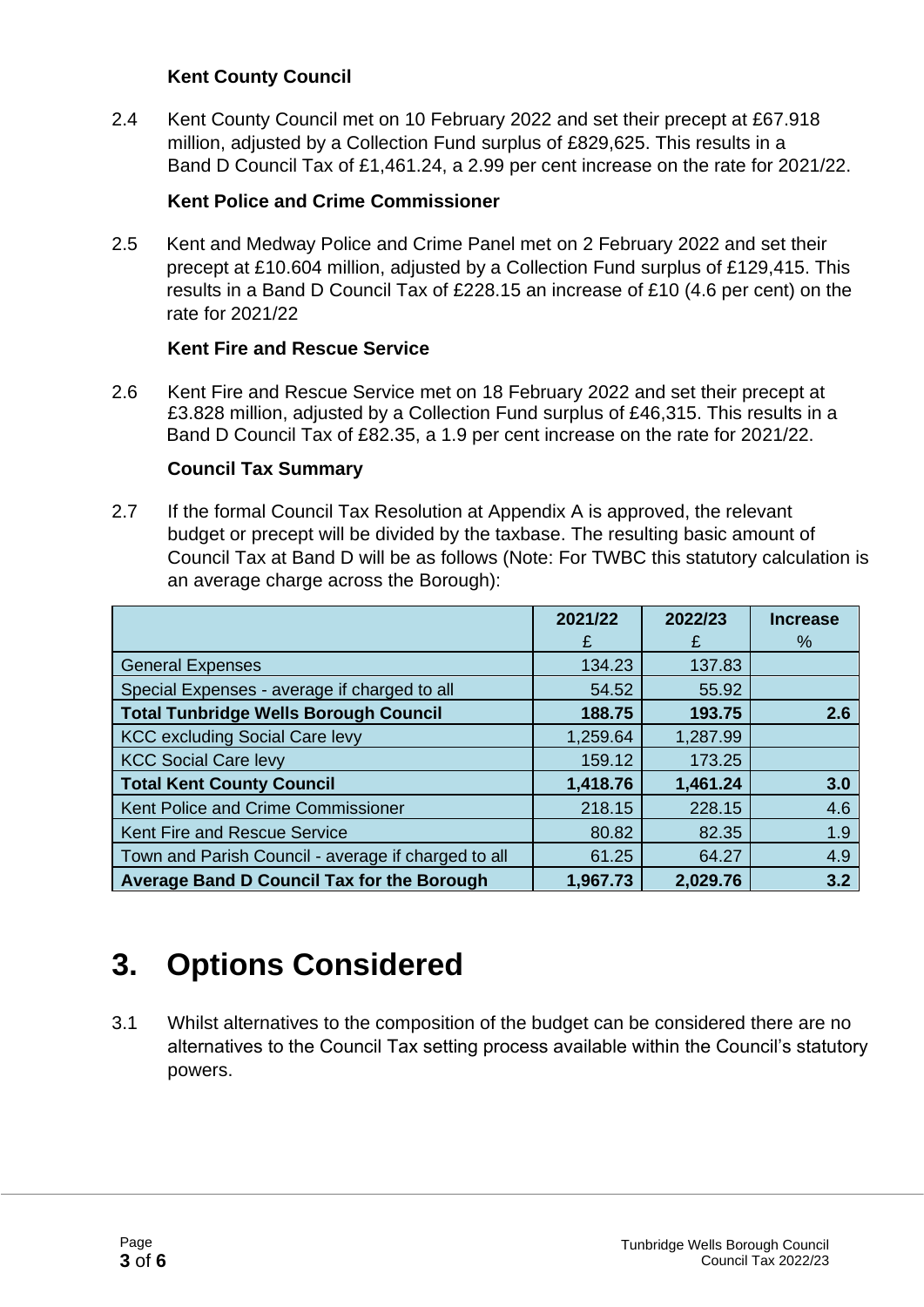## **4. Preferred Option and Reason**

4.1 To agree the content and recommendations of the report to set the Council Tax across the Borough.

### **5. Consultation on Options**

- 5.1 The Government has undertaken public consultation of the Council Tax setting thresholds approved by Parliament as part of the Local Government Finance Settlement.
- 5.2 The draft budget was the result of the formal budget setting process which occurred throughout the year and was subject to a budget survey along with articles in the Local magazine which is distributed free of charge to every household in the borough. The responses are included in the Budget 2022/23 report elsewhere on this agenda.

### **6. Recommendation from Cabinet Advisory Board**

6.1 Full Council will make the final decision on setting the level of Council Tax which will then be placed on to the Council's website and the issuing of a Public Notice.

### **7. Appendices and Background Documents**

Appendices:

- Appendix A: Council Tax Resolution 2022/23
- Appendix B: Parish and Town Council Precepts 2022/23
- Appendix C: Sample Council Tax Bills 2022/23
- Appendix D: Special Expenses 2022/23

### **8. Cross Cutting Issues**

| <b>Issue</b>                                  | <b>Implications</b>                                                                                                                            | Sign-off                                                                      |
|-----------------------------------------------|------------------------------------------------------------------------------------------------------------------------------------------------|-------------------------------------------------------------------------------|
| <b>Legal including</b><br>Human Rights<br>Act | The Council is the statutory Billing Authority<br>for Council Tax and Business Rates across<br>the borough.                                    | Director of<br>Finance, Policy<br>and<br>Development,<br>10 February<br>2022. |
|                                               | The Local Government and Finance Act 1992<br>requires Councils to approve their budget and<br>set the Council Tax. Failure or delay in setting |                                                                               |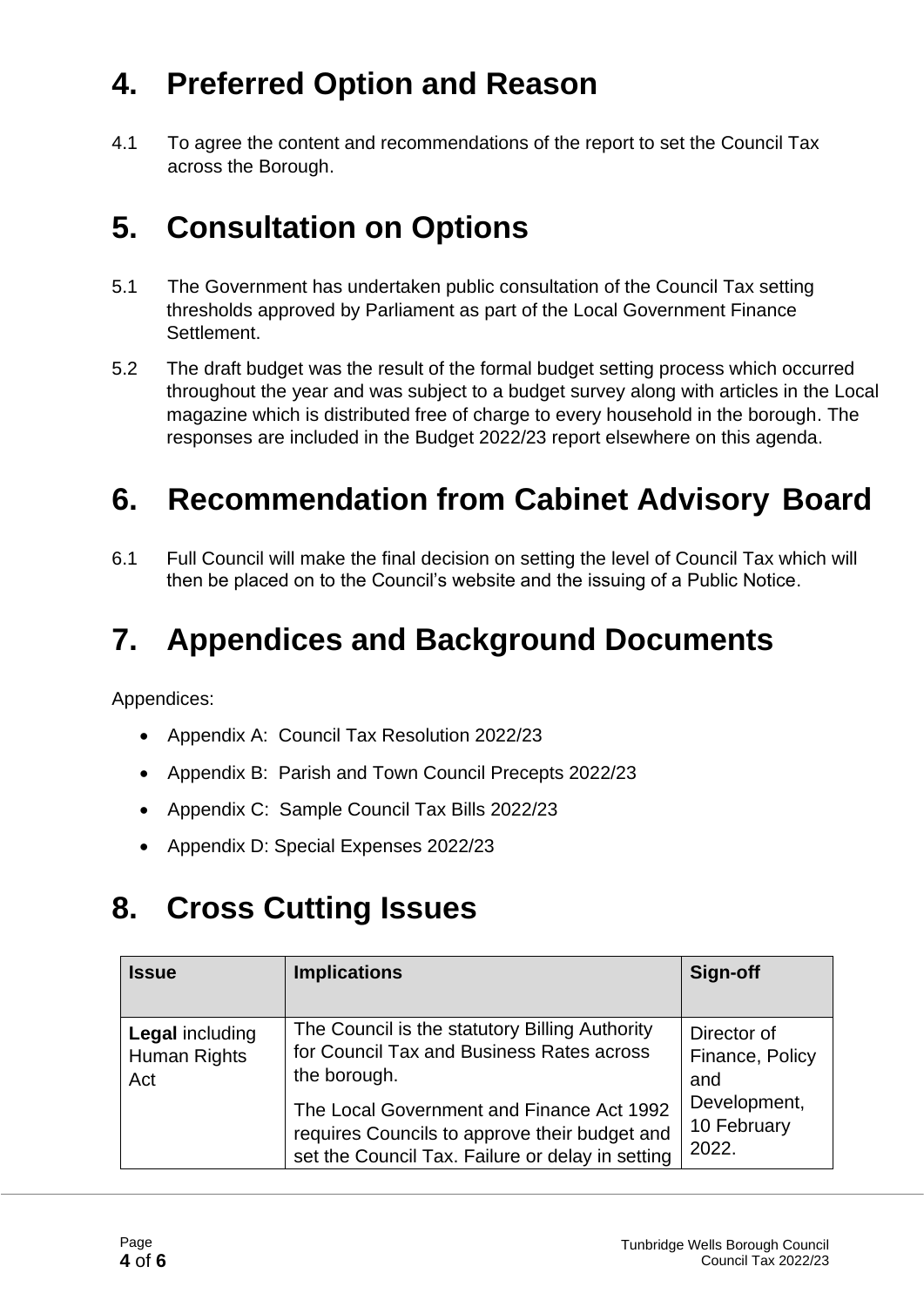|                                          | a legal budget/council tax could have a<br>number of significant<br>consequences/implications for the Council<br>including a significant loss of revenue, the<br>obligation to provide statutory services and<br>making payments to precepting authorities.<br>There would also be a risk of statutory reports<br>served by the Chief Financial Officer and/or<br>Monitoring Officer, intervention by the<br>external auditor or Secretary of State and risk<br>of judicial review. In some limited<br>circumstances, there may be personal liability<br>for Members. |                                                                               |
|------------------------------------------|-----------------------------------------------------------------------------------------------------------------------------------------------------------------------------------------------------------------------------------------------------------------------------------------------------------------------------------------------------------------------------------------------------------------------------------------------------------------------------------------------------------------------------------------------------------------------|-------------------------------------------------------------------------------|
| <b>Finance and</b><br>other resources    | This report forms part of the Council's Budget<br>and Policy Framework.                                                                                                                                                                                                                                                                                                                                                                                                                                                                                               | Director of<br>Finance, Policy<br>and<br>Development,<br>10 February<br>2022. |
| <b>Staffing</b><br>establishment         | Where savings proposals impact on staff then<br>this will be managed in accordance with<br>Human Resources policies.                                                                                                                                                                                                                                                                                                                                                                                                                                                  | Director of<br>Finance, Policy<br>and<br>Development,<br>10 February<br>2022. |
| <b>Risk</b><br>management                | An assessment of the risk factors<br>underpinning the budget will accompany the<br>final budget report. The Strategic Risk<br>Register also includes a risk on funding<br>streams which is being monitored by Cabinet<br>and the Audit and Governance Committee.                                                                                                                                                                                                                                                                                                      | Director of<br>Finance, Policy<br>and<br>Development,<br>10 February<br>2022. |
| <b>Environment</b><br>and sustainability | The budget has regard to the environmental<br>sustainability priorities within the Five-Year<br>Plan.                                                                                                                                                                                                                                                                                                                                                                                                                                                                 | Director of<br>Finance, Policy<br>and<br>Development,<br>10 February<br>2022. |
| <b>Community</b><br>safety               | The budget has regard to the community<br>safety priorities within the Five-Year Plan.                                                                                                                                                                                                                                                                                                                                                                                                                                                                                | Director of<br>Finance, Policy<br>and<br>Development,<br>10 February<br>2022. |